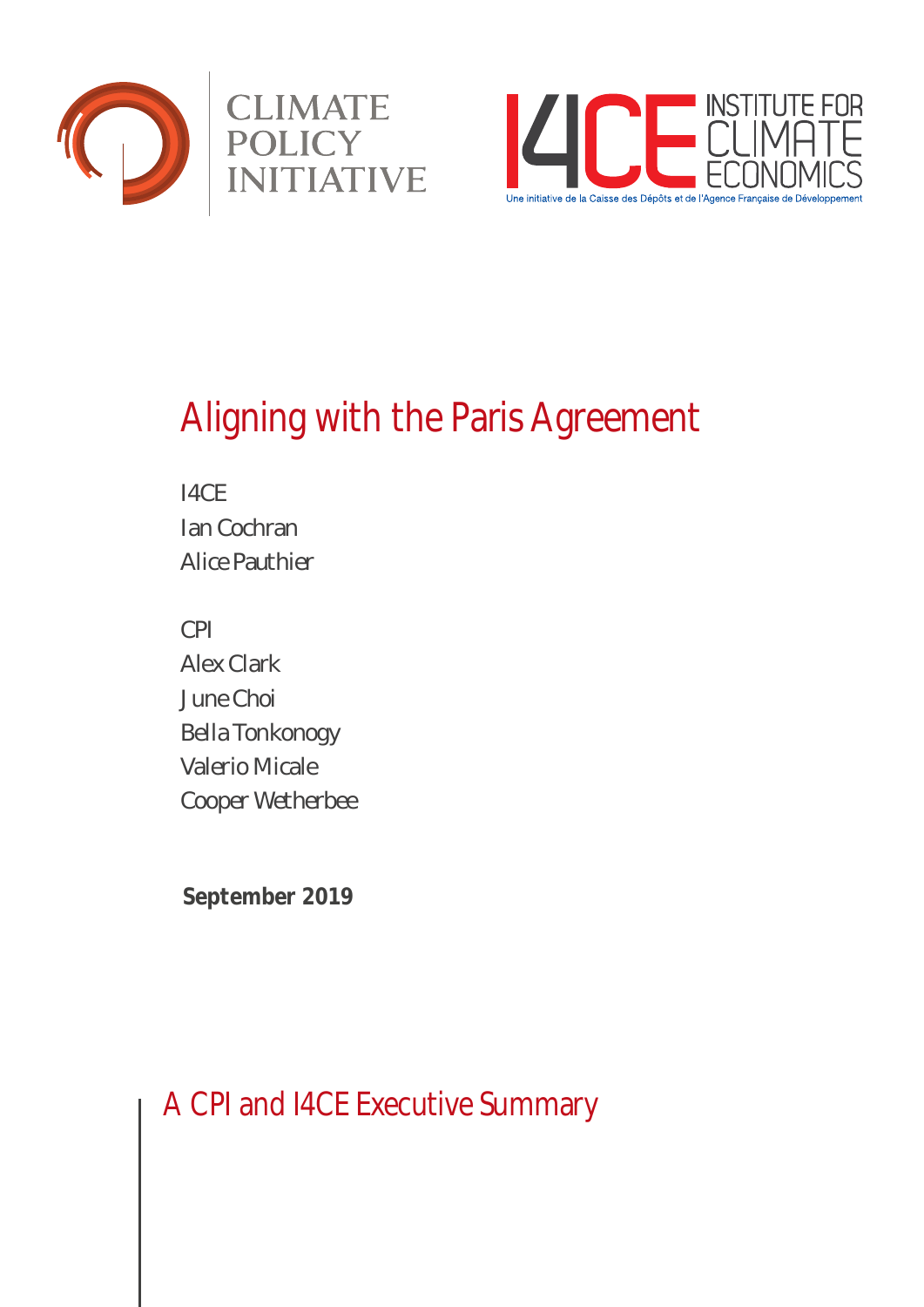# **Foreword**

On 12 December 2015, the 196 Parties to the UN Framework Convention on Climate Change (UNFCCC) offered an unprecedented example of reconciliation as they agreed to put a world increasingly fractured by climate change on a pathway towards sustainable, low-carbon, and resilient development trajectories. Five years later, as we must switch gear from summits to solutions, aligning with the Paris Agreement has become a business case for all financial actors, national and regional development banks leading the way. This endeavor involves taking into consideration the upcoming risks and opportunities which underpin climate change.

At a time when climate action is most needed, it is an honor to present this groundbreaking report, produced by independent think tanks CPI and I4CE, which provides a robust framework usable by the members of the International Development Finance Club (IDFC) – a unique group of 24 national and regional development banks – and the financial community at large. This study includes a number of actionable recommendations designed to align any financial institutions' vision with the goals of the Paris Agreement at country, strategic, and operational levels.

National and regional development institutions are best placed to enable strong interconnections between public and private sectors as well as between local governments and global stakeholders. In particular, IDFC members can act as game-changers in the achievement of long-term national climate objectives. Endowed with an important capacity to redirect financing flows towards climate action, these institutions have already demonstrated their power of action.

To consolidate such results and ensure their stability over time, the IDFC needs to act now in fashion that is fully consistent with the Paris Agreement. And this report, of utmost analytical and operational importance, also highlights the fact the growing responsibilities and financial weight of IDFC members, combined with the urgent need to harness their full potential, require giving them a strong mandate to embark on this journey to alignment and support the objectives of the Paris Agreement as well as deploying those of the 2030 Agenda.

Aligning our financial flows with the Paris Agreement is a challenge but our strength lies in our interactions as a Club. Besides, the newly created IDFC Climate Facility will be a place to share our respective experiences on alignment and further concretize it within our respective institutions and in cooperation with all other willing partners.

In short, implementing an ambitious alignment strategy requires strong leadership and inventive ways of doing business, while seizing the opportunities of financing resilient and low-carbon development.



Rémy Rioux Chief Executive Officer, Agence Française de Développement Chair, International Development Finance Club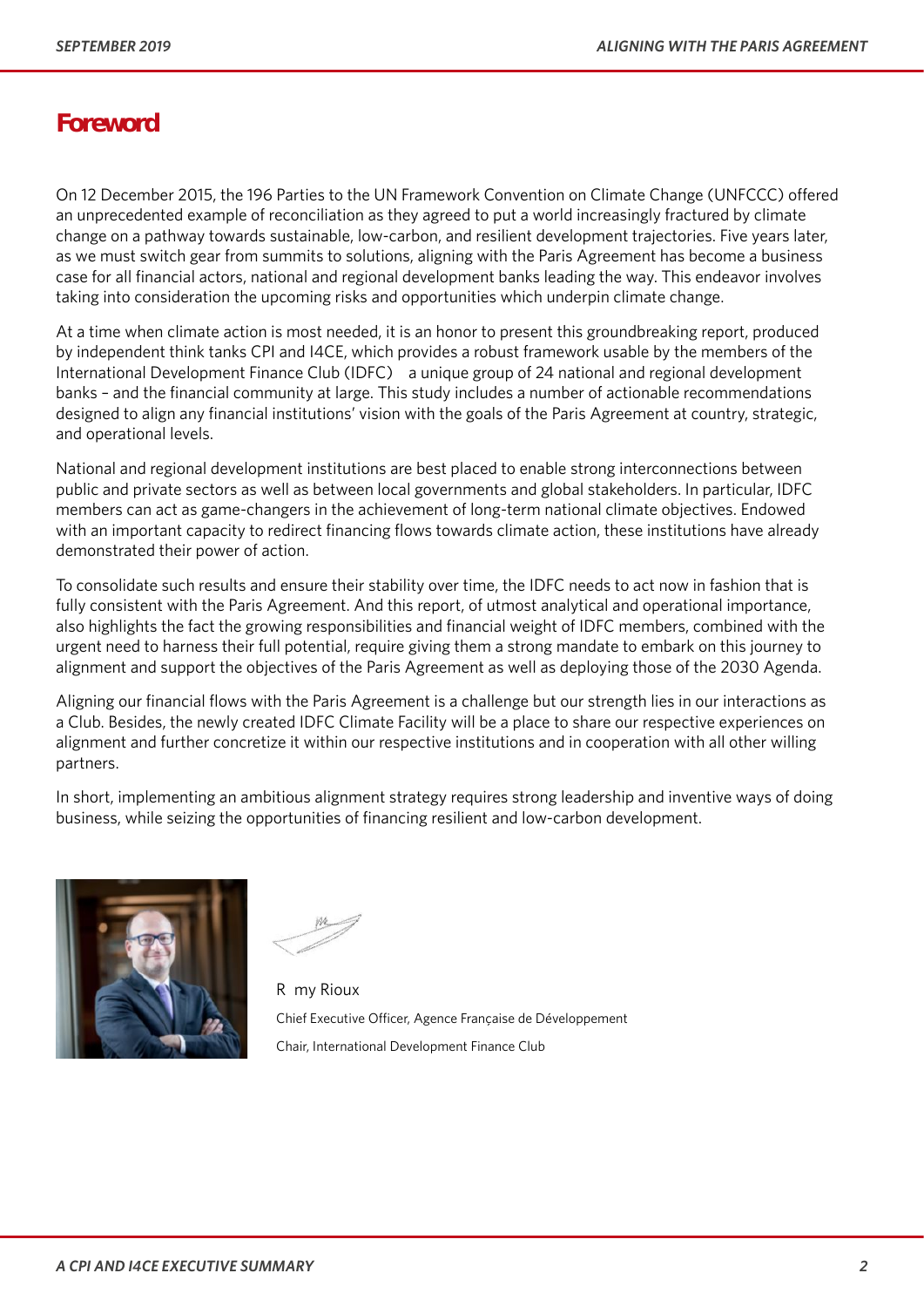# **Executive Summary of Joint Research Project**

Mandated by the International Development Finance Club (IDFC) and the European Climate Foundation (ECF), Climate Policy Initiative (CPI) and the Institute for Climate Economics (I4CE) have conducted a research project in two parts, resulting in a **Discussion Paper** (Part 1) and a **Final Report** (Part 2) on "**Aligning with the Paris Agreement**".

**Part 1** led by I4CE establishes a theoretical and conceptual basis for alignment, analyzing and describing the emerging interpretations of the definitions, principles, and approaches across the financial community, and building on the experience of the Climate Action in Financial Institutions Initiative<sup>1</sup>.

**Part 2** led by CPI identifies the changes the Paris Agreement implies for the role of Development Finance Institutions (DFI) – specifically, members of the IDFC – and how they may implement these changes, through a targeted set of activities.

## **Part 1: I4CE Discussion Paper2**

### **Alignment with the Paris Agreement: Why, What and How for Financial Institutions?**

**The Paris Agreement: reframing climate action around the long-term transformation of economies and societies**

**The Paris Agreement has reframed climate action from a focus on the near-term incremental increase of adaptation and mitigation actions to emphasize the long-term transformation of economies and societies**. The Agreement highlights the importance of bottom-up country-led low-greenhouse gas (GHG) emissions climate-resilient development pathways to simultaneously achieve both climate and sustainable development objectives. Governments now have the responsibility to put into place the policy and investment frameworks to support the 'consistency' or 'alignment' of all social and economic activities with the long-term goals of the Paris Agreement.

### **Financial institutions - whether seeking sustainable development impacts or with a commercial focus – are increasingly committing to align their activities with the long-term goals of the Paris Agreement given that:**

- Many will be called to directly contribute to the achievement of the long-term climate goals by shareholders and other stakeholders;
- All will need to manage the risks and opportunities associated with the needed transformation of the economy and the financial environment; and
- All will need to take into account and respond to the changing physical climate.

**A Framework for Defining Alignment with the Paris Agreement**

### **I4CE's discussion paper proposes a framework that can be used by financial institutions seeking to align strategies and operations with the Paris Agreement**. The framework specifies three dimensions for action:

*A Comprehensive Scope of Action*: Institutions should seek to directly or indirectly support low-GHG climateresilient development across all business areas – and take into account impacts on broader systems and value chains. This goes beyond measuring investment in activities supporting mitigation or adaptation outcomes; rather, it implies that all activities are carried out in a manner consistent with the long-term goals of the Paris Agreement.

*A Long-Term Time Horizon to Guide Impact:* Institutions should prioritize actions that are consistent with both near-term climate objectives and long-term goals and do not lead to lock-in or mal-adaptation. It is essential to recognize that some activities that result in 'relative' rather than 'absolute' emissions reductions or enhanced resilience may be counterproductive to achieving longterm goals.

*An Ambitious Scale of Contribution:* Institutions should seek to contribute to the ambitious goals of the Agreement through activities that:

• **Do No Harm**: All activities should neither hinder nor be counterproductive to the achievement of climate objectives and should be consistent with long-term national sustainable and low-GHG, climate-resilient development pathways;

<sup>1</sup> https://www.mainstreamingclimate.org/

<sup>2</sup> To read the full I4CE Discussion Paper, please see Cochran, Ian and Alice Pauthier (2019) Alignment with the Paris Agreement: Why, What and How for Financial Institutions? I4CE - Institute for Climate Economics. https:// www.i4ce.org/download/framework-alignment-with-paris-agreement-whywhat-and-how-for-financial-institutions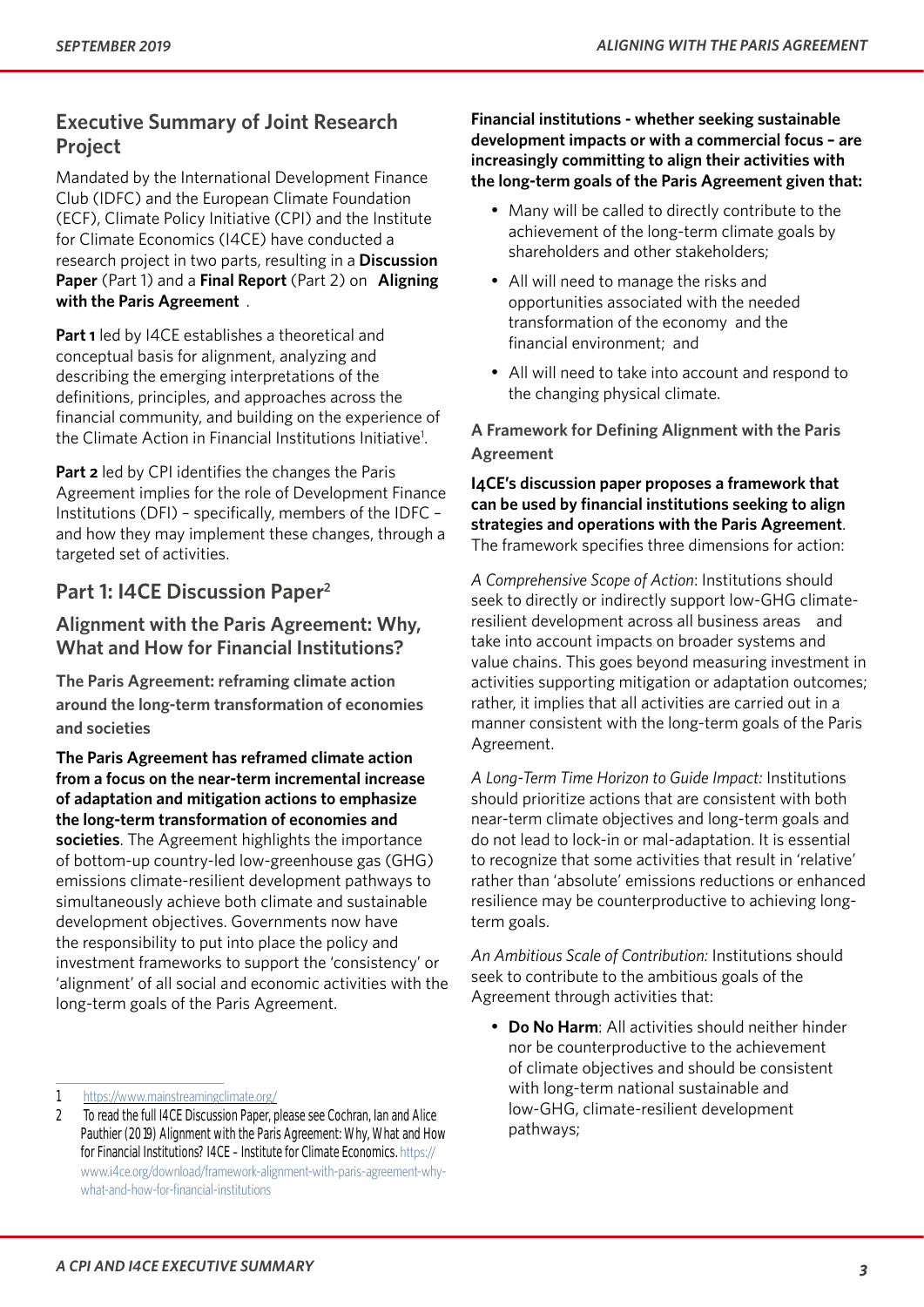- **Support Paris-Consistent Climate Co-Benefits**: Whenever possible, institutions should prioritize activities with direct or indirect mitigation and adaptation co-benefits that are consistent with the national attainment of the long-term goals of the Paris Agreement;
- **Foster Transformative Outcomes**: Whenever possible, institutions should prioritize activities with 'transformative outcomes' that reduce the barriers to and support the large-scale, systemic and structural changes needed for the transition of economic, social and natural systems across and within national economies.

**From Theory to Practice, Financial Institutions Can Build on Existing Approaches to Overcome Barriers** 

**Whether institutions are principally focused on sustainable development impacts or commerciallyoriented, a commitment to 'Paris Alignment' is a commitment to adopt the high level of ambition that is embodied in the Paris Agreement.** The scale of contribution of financial institutions will vary as institutions may be involved in different types of business lines that have impact-oriented objectives or more commercial objectives. Nevertheless, for all financial institutions aligning with the Paris Agreement goals must scale-down and halt activities inconsistent

Figure 1: The Paris Alignment 'Bulls Eye': actively support national and international transformations across all activities



#### Source: I4CE

**Furthermore, Paris alignment should take into account national contexts and support shared pathways or 'visions' of how long-term climate goals could be met nationally and internationally**. Assessment of activities should consider both current country contexts and national forward-looking pathways for decarbonized and resilient development. When insufficient or not available, institutions may need to fall back on global projections and scenarios to achieve the long-term goals of the Agreement.

with these goals and contribute whenever possible to national attainment of low-GHG climate-resilient development.

**Doing this in practice requires financial institutions to integrate considerations of the Paris Agreement goals into their overarching strategies and operational frameworks and procedures for decision making and investment.** Ensuring that all of an institution's activities are consistent with long-term goals is important. However, it is also important for institutions to determine and act on how they can best leverage their potential to support low-GHG climate-resilient transformations in their countries and sectors of operations.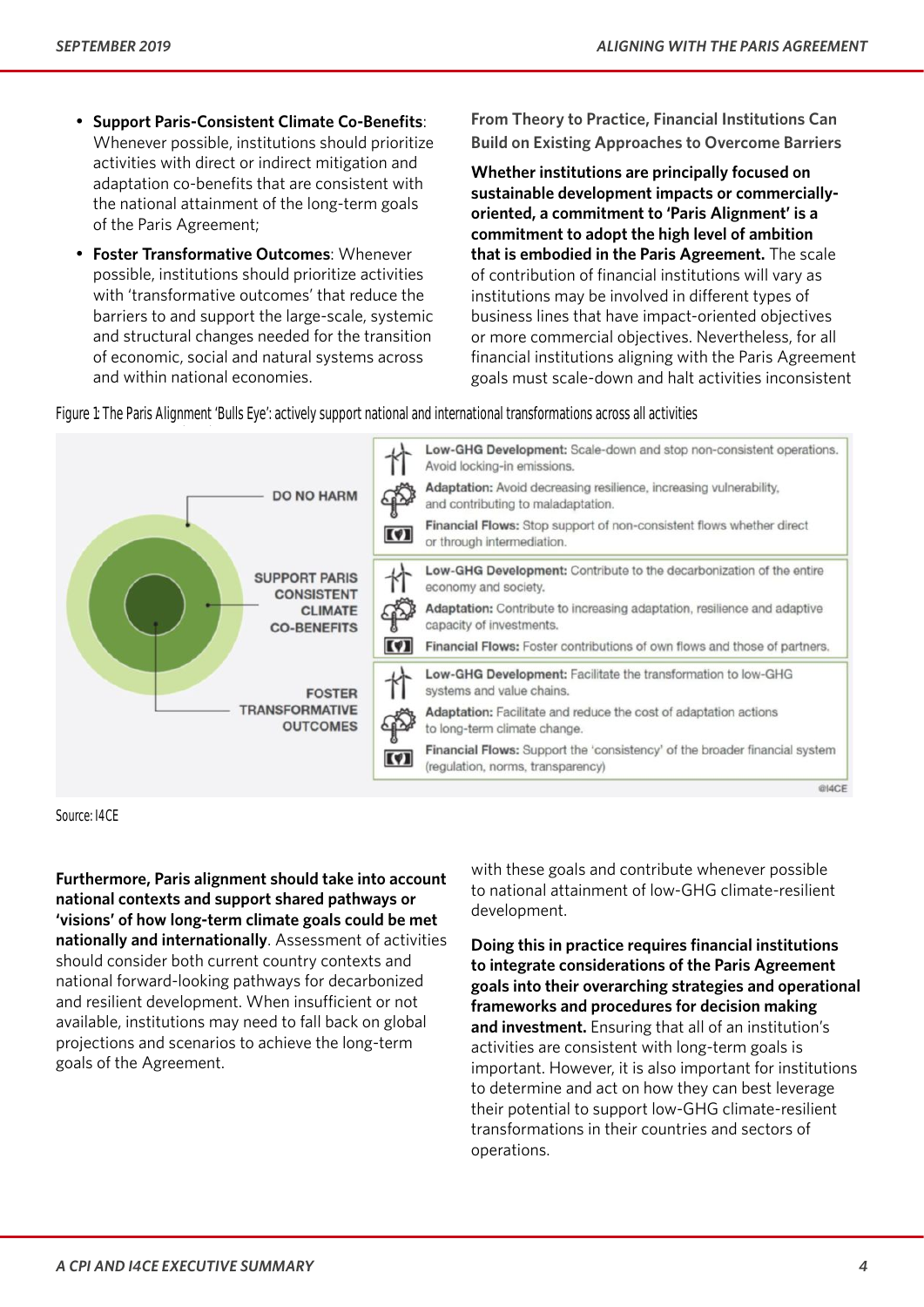**The financial sector is not starting from zero and institutions can build on existing and emerging climate mainstreaming and climate risk management approaches**. However, while addressing many similar issues, these approaches in their current form alone may not lead to institutions rapidly scaling down all 'harmful' activities and reorienting capital to scale up transformative contributions supporting long-term low-GHG and climate-resilient development. As a result, existing approaches may need to be adapted to take into account the changes around scope of action, time horizon of impact, and scale of contribution introduced by the Paris Agreement.

## **Part 2: CPI Final Report3**

**Implementing Alignment: Recommendations for the International Development Finance Club (IDFC)**

**Members of the IDFC, 24 national, bilateral, and regional development finance institutions with more than USD4 trillion in assets under management, can play a critical role in supporting the economic transformation of their countries of operation towards Paris alignment**. IDFC members' close relationships with national and sub-national governments allow members to provide direct input and feedback on policy design and influence project pipelines (Crishna Morgado et al. 2019), and their diversity of clients in the public and private sectors allows them extraordinary reach across investment value chains and their enabling environments.

**In 2018, the IDFC released a Position Paper on Alignment,4 which all members committed to.** The Position Paper spells out the members' specific understanding of alignment, establishes their role



Source: CPI in collaboration with I4CE

in implementing the requirements of the Paris Agreement, and lists a set of commitments to which members agreed.

**This Part of the report describes how IDFC members can implement alignment in their institutions, using Part 1's framework of scope, scale, and time horizon as a guide to develop recommendations and taking into consideration IDFC specificities.** While IDFC members vary greatly and no two IDFC members may approach alignment in the same way, all play a key role in advancing the alignment agenda through their practices and their ability to support their countries of operation in meeting the goals of the Paris Agreement.

**All IDFC members will need to make changes to the way they do business to support the longterm transformational change required.** The report proposes that alignment implementation can be facilitated by focusing on the following areas (see Figure 2).

<sup>3</sup> To read the full CPI Final Report, see https://climatepolicyinitiative. org/publication/implementing-alignment-recommendations-fortheinternational-development-finance-club

<sup>4</sup> https://www.idfc.org/wp-content/uploads/2019/04/idfc\_alignment-withparis-agreement\_position-paper\_12\_2018.pdf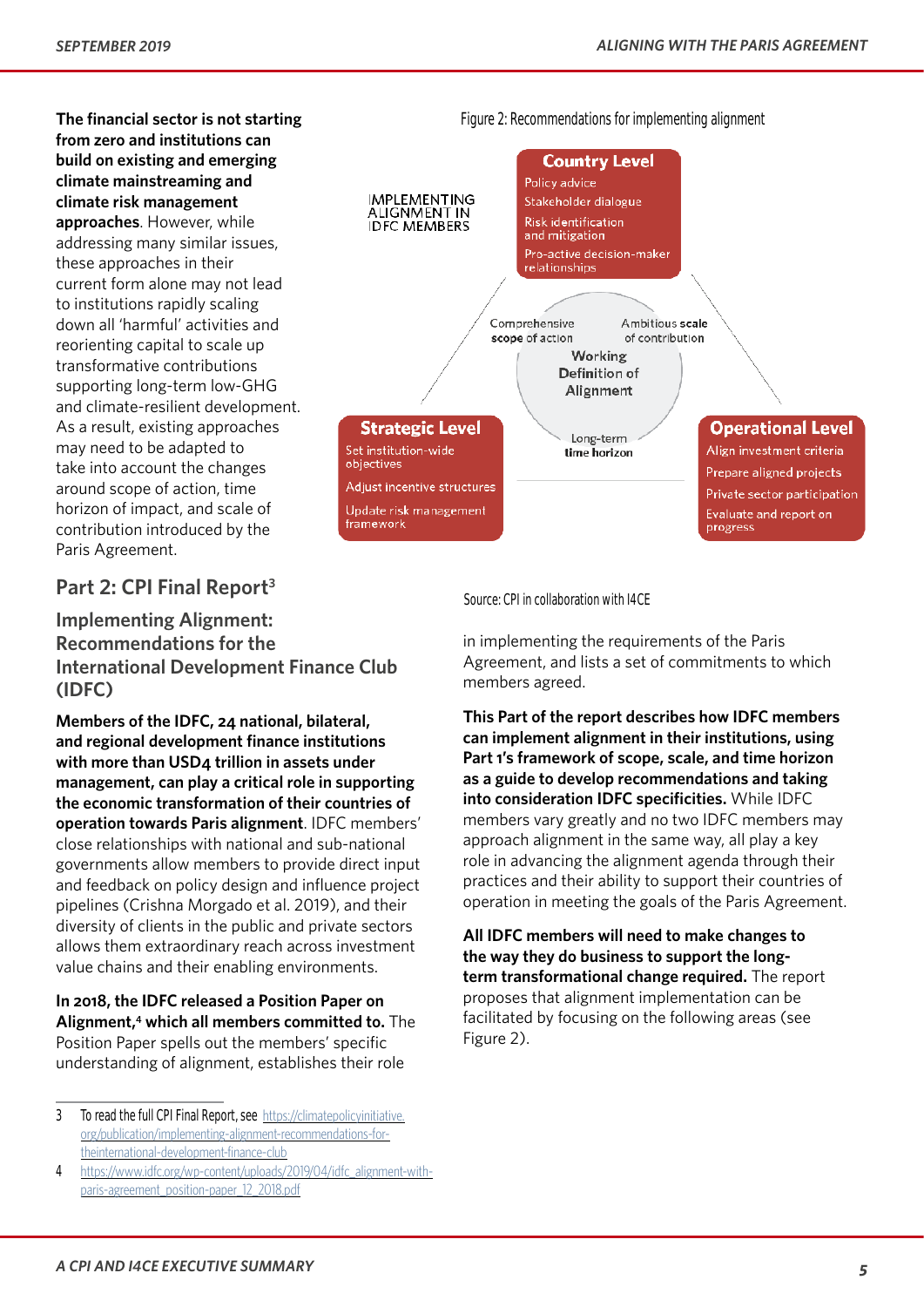**Institutions can take a first step towards alignment by developing an internal working definition.** 

**An internal working definition of alignment can serve as a common basis for implementation throughout the organization** by clearly articulating how the institution will contribute to the Paris Agreement objectives and by sending a clear signal to staff, external market participants, and other stakeholders that climate action underpins the institution's development objectives. The working definition can describe how the scope, scale, and time horizon dimensions of alignment apply to the institution.

**Alignment of IDFC members is dependent on their relationships with government, and often vice versa**

**For publicly mandated development finance institutions, the ability to implement alignment will be greatly facilitated – or constrained – by their countries of operation, both through enabling environments as well as the influence of governments on IDFC members through their Boards**. However, IDFC members are also uniquely positioned and trusted to support governments to contribute most effectively to the objectives of the Paris Agreement to which they have all agreed. Therefore, we propose in this study that alignment starts with the special relationship IDFC members have with the governments in their countries of operation.

### **Specifically, members can support countries in implementing commitments to the Paris Agreement through multiple levers:**

- Policy advice: Supporting governments to build capacity on and develop forward-looking policy analysis and reform to devise low-GHG, climate-resilient development pathways.
- Coordination: Facilitating multi-stakeholder dialogue to include ministries beyond environment including among others finance, development, planning, and sectoral ministries such as agriculture and energy, as well as the private sector and civil society.
- Risk mitigation: Building in-country capacity to identify and mitigate climate risks, including physical, liability, and transition risks.
- Pro-active decision-maker relationships: Working pro-actively with government stakeholders who have oversight over member institutions (Board, Assembly, etc.) to understand and prioritize alignment alongside development priorities.

**Action on alignment is greatly facilitated by executive leadership and institution-wide strategies**

**Paris alignment will require executive leadership to influence how decisions are made and the modalities to execute them.** Alignment can be embedded in the strategic level of the organization by adopting:

- **Institution-wide objectives:** Adopting institution-wide objectives based on the working definition, encapsulating both a long term vision as well as near term milestones, and accompanied by appropriate metrics, can measure progress and incentivize increasing ambition. These objectives should drive the phase-out of non-aligned projects on the one hand, and encourage projects that meet criteria for transformative change on the other.
- **Well-structured incentive and support system:** Adjusting the incentive structures and support system of the institution to build capacity and generate buy-in among staff to support implementation across all operations.
- **An updated risk management framework:** Updating the organization's risk management framework can both encourage investments in aligned activities as well as to manage climate risks. The risk management framework should take advantage of existing unused risk capacity to seek transformative investment opportunities. On the other hand, the DFIs' focus on development benefits means that projects with heightened climate risks might still warrant further preparation and investment – either with accompanying risk mitigation measures or by exploring alternatives that achieve similar levels of development benefits.

**At the operations level, alignment requires changes in how investments are assessed and how capital is deployed.** 

**All investments across the institution's operations will need to be assessed against alignment criteria, and capital should be deployed using modalities that help deliver the transformative change necessitated by the Paris Agreement**. An aligned IDFC members will undertake the following actions:

• **Update investment criteria:** Develop and integrate alignment assessment processes and decision-making criteria into its investment decisions across all operations, including direct lending, intermediary lending, procurement,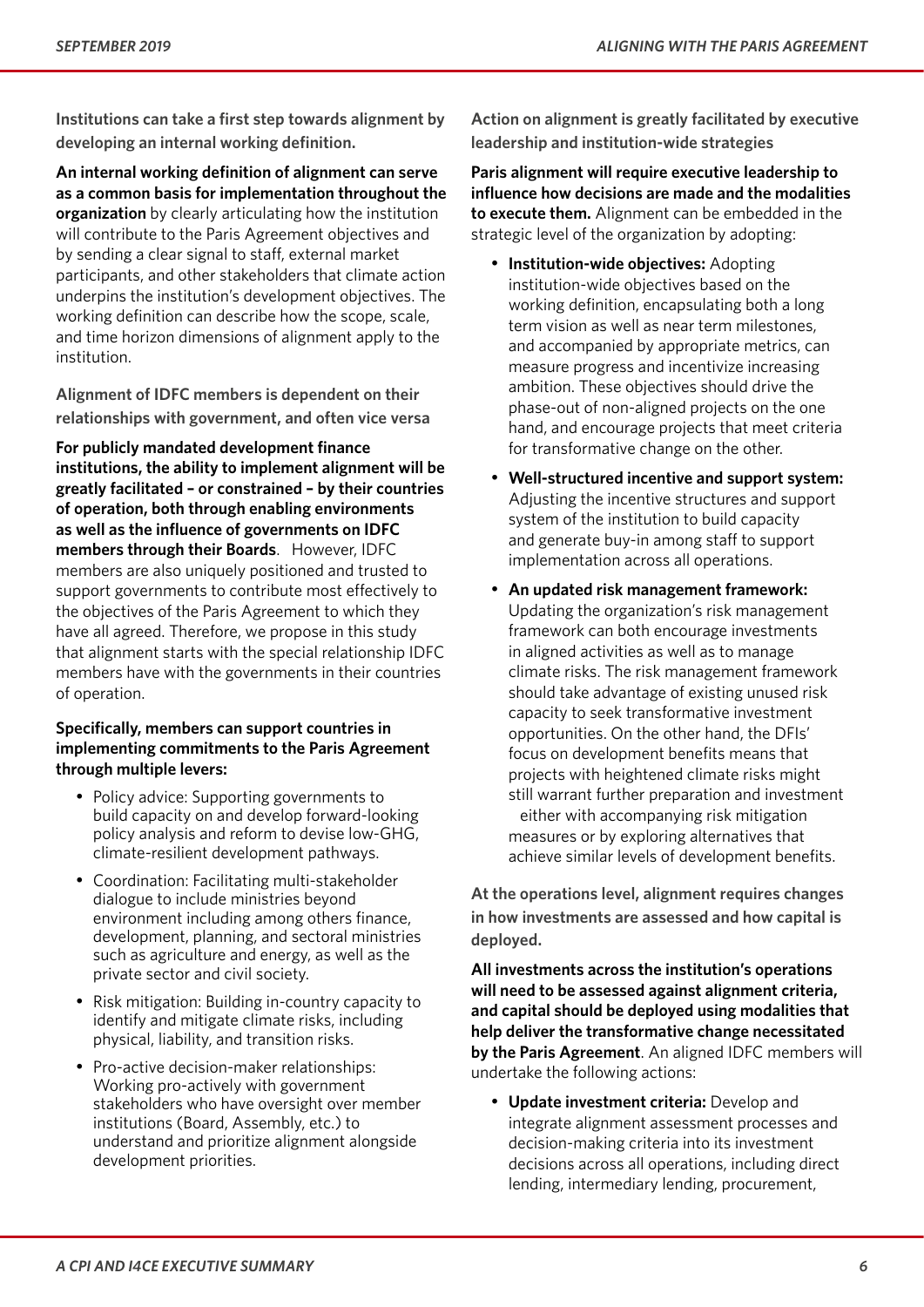and technical assistance. These assessment processes and criteria should define and distinguish between investments that do no harm, have climate co-benefits, and contribute to transformative change, as well as those that are not-aligned at all. They should also establish a priority for emissions reductions and resilience in the long term, and will therefore need to guide the institution in decision-making under uncertainty.

- **Support early stage project preparation:** Support clients with development of aligned projects and programs from the earliest stages. Later stage projects that seek development finance are often more difficult to make modifications to due to the extensive planning that has already occurred.
- **Promote private sector participation and market development:** Increase use of modalities, such as risk mitigation instruments, that are effective at mobilizing private capital yet are often under-utilized in development finance institutions, including as a result of internal accounting methodologies and individual performance metrics.
- **Evaluate and report on progress:** Measurement and knowledge sharing will allow IDFC members to improve over time.

**No IDFC member is currently fully aligned – this is a journey for all members, and they will each approach this differently**

**The development finance community is faced with a complex challenge in aligning itself with the goals of the Paris Agreement**. IDFC members are critically important actors in both laying out and implementing a clear vision for what alignment means. In collaboration with governments, Members can be an effective bridge between the supply and demand for aligned finance.

**While IDFC members share a common goal, the differences between them in terms of internal capacity, mandate, national circumstances, and resources imply a range of possible short-term paths**. However, these must nonetheless converge with urgency towards activities reflecting the full scope, scale, and time horizon of the Paris Agreement objectives. Multiple options exist to progress towards the Paris goals:

- IDFC members benefiting from centralized leadership can start from the top – with a review of the mandate and development of working definition and targets that then disseminate throughout the organization.
- IDFC members with more challenging political environments can start from the bottom – by proving that climate and development are compatible, and by demonstrating new ways of doing business. An innovation unit can be helpful in this regard to generate internal buy-in.
- Accessing international climate resources – such as from the Green Climate Fund and Global Environment Facility, as well as from other DFIs – can also help drive internal change by building capacity and increasing focus on climate issues.
- Finally, members can leverage collaboration within the IDFC to learn from each other's experiences and harmonize approaches when possible.

**The transition to alignment for the IDFC, individually and collectively, will not be easy, and it will take time – and therefore it should start now.** With the roadmap to alignment presented here as a guide, members can scale up and build upon successful examples of existing practices with the sustained, focused effort required across all activities for the Paris Agreement's goals to be met.

**While meeting this challenge will require unwavering commitment and engagement from members themselves, partnerships with others outside the IDFC will be vital.** Collaboration with other financial institutions, both public and private, will be needed to streamline methodologies, metrics, and programming; reduce duplication; and accelerate the development of appropriate policy and financial instruments. Most crucially, IDFC members will need support – both political and financial - from the international community and shareholder governments to reach their potential to drive investment towards a Paris-aligned future.